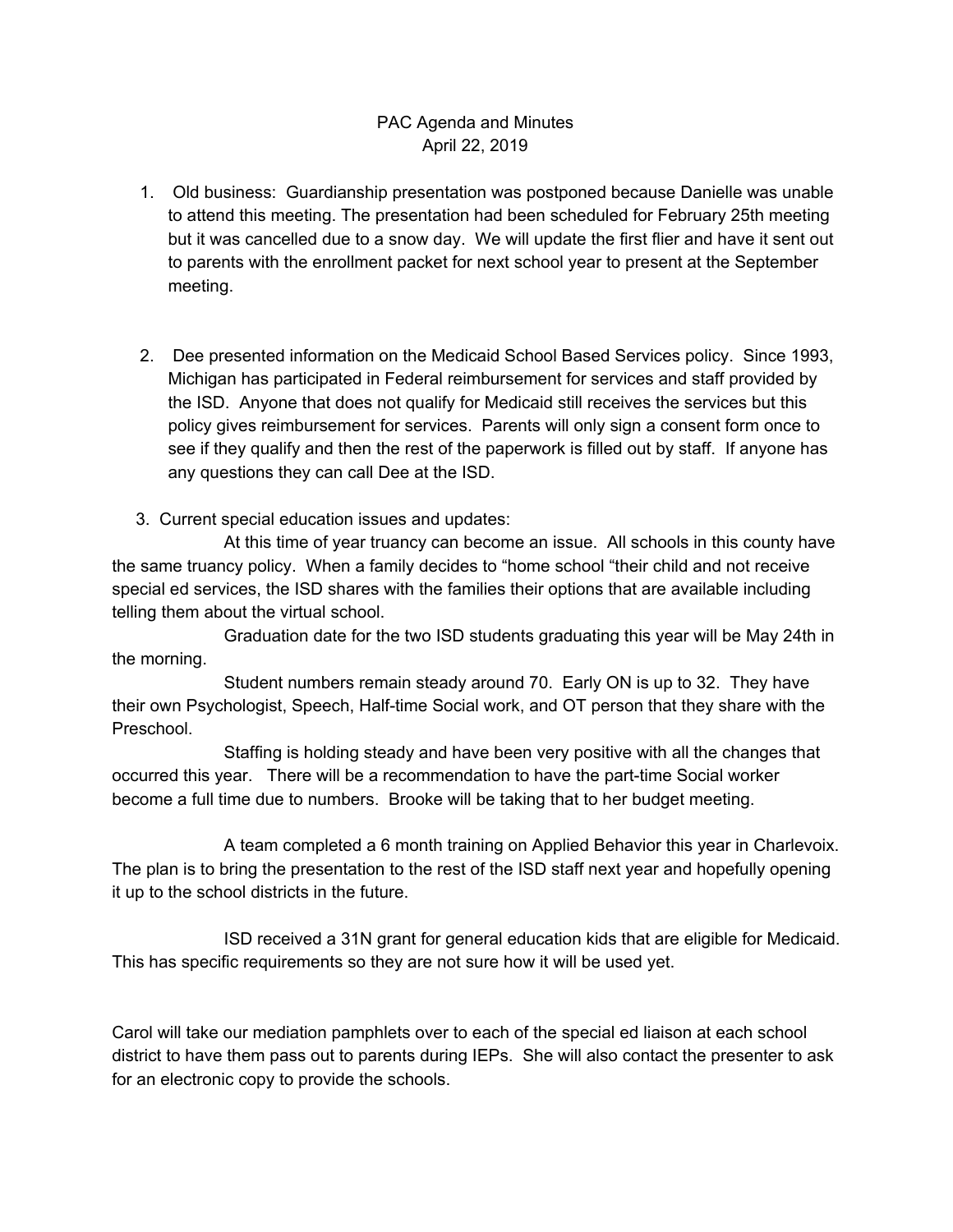Tamra will send Carol access to the PAC email for her to check out.

 Our first meeting for the new school year will be September 23, where we will talk about guardianship. Also we will set up the rest of the PAC dates for the year.